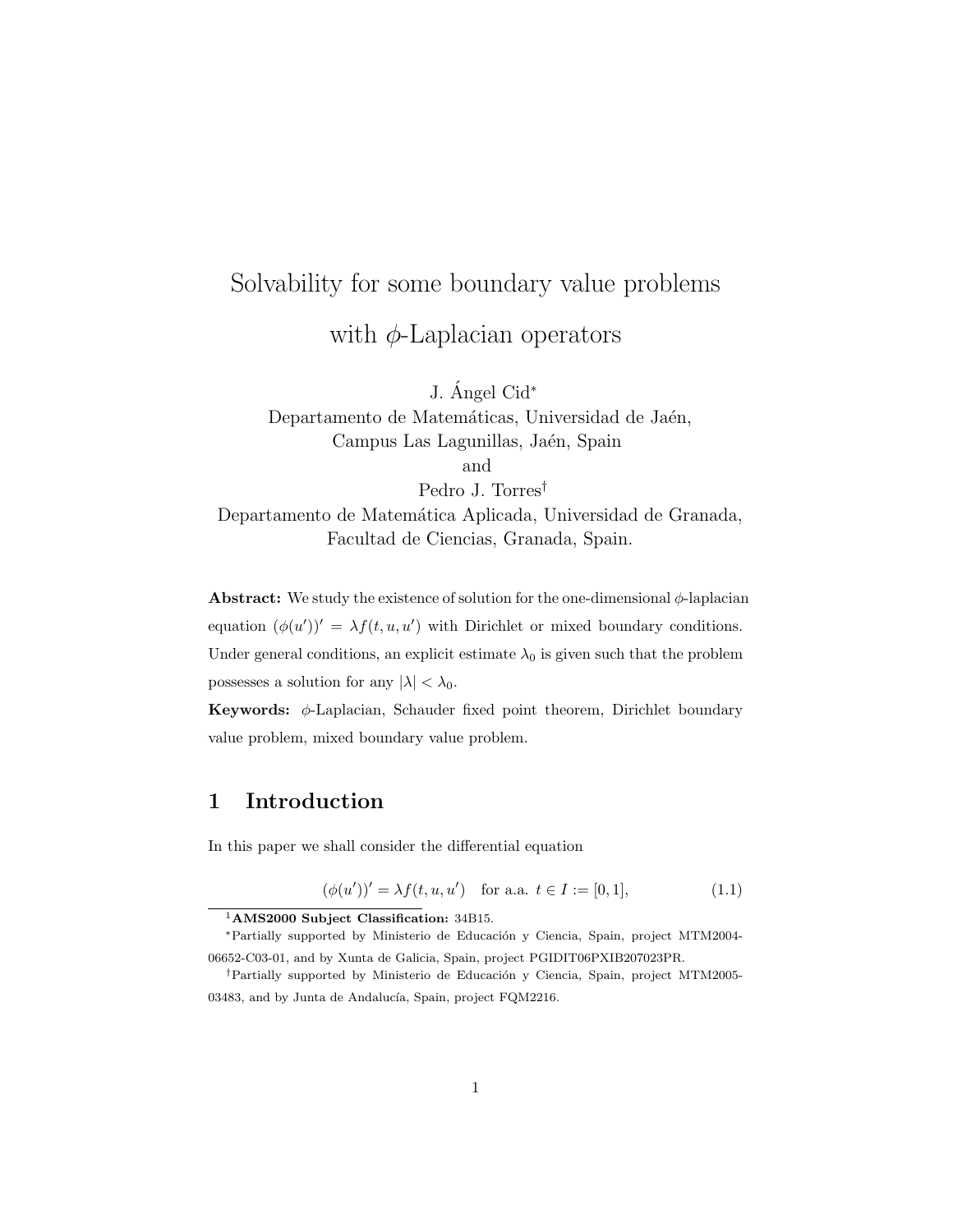with Dirichlet

$$
u(0) = 0 = u(1) \tag{1.2}
$$

or mixed boundary conditions

$$
u(0) = 0 = u'(1). \tag{1.3}
$$

We suppose that  $\phi : (-a, a) \rightarrow (-b, b)$  is an increasing homeomorphism with  $\phi(0) = 0$  and  $0 < a, b \leq \infty$ ,  $\lambda \in \mathbb{R}$  is a parameter and  $f: I \times \mathbb{R} \times (-a, a) \to \mathbb{R}$ is a  $L^1$ -Carathéodory function, that is,

- (i) for all  $(u, v) \in \mathbb{R} \times (-a, a), f(\cdot, u, v)$  is measurable;
- (ii) for a.a.  $t \in I$ ,  $f(t, \cdot, \cdot)$  is continuous;
- (iii) for each compact set  $K \subset \mathbb{R} \times (-a, a)$  there exists  $h_K(t) \in L^1(0, 1)$  such that

$$
|f(t, u, v)| \le h_K(t) \quad \text{for a.a. } t \in I \text{ and all } (u, v) \in K.
$$

A solution of  $(1.1)$ - $(1.2)$  or  $(1.1)$ - $(1.3)$  is a function  $u \in C^1(I)$  such that  $\phi \circ u' \in W^{1,1}(0,1)$  and u fulfills  $(1.1)$  almost everywhere and the corresponding boundary condition.

The study of the  $\phi$ -laplacian equation is a classical topic that has attracted the attention of many researchers because of its interest in applications. Usually, a  $\phi$ -laplacian operator is said *singular* when the domain of  $\phi$  is finite (that is,  $a < +\infty$ ), on the contrary the operator is said *regular*. On the other hand we say that  $\phi$  is *bounded* if its range is finite (that is,  $b < +\infty$ ) and *unbounded* in other case. There are three paradigmatic models in this context:

•  $a = b = +\infty$  (Regular unbounded): the *p*-laplacian operator

$$
\phi_1(x) = |x|^{p-2}x
$$
, with  $p > 1$ .

•  $a < +\infty$ ,  $b = +\infty$  (Singular unbounded): the relativistic operator

$$
\phi_2(x) = \frac{x}{\sqrt{1 - x^2}}
$$

.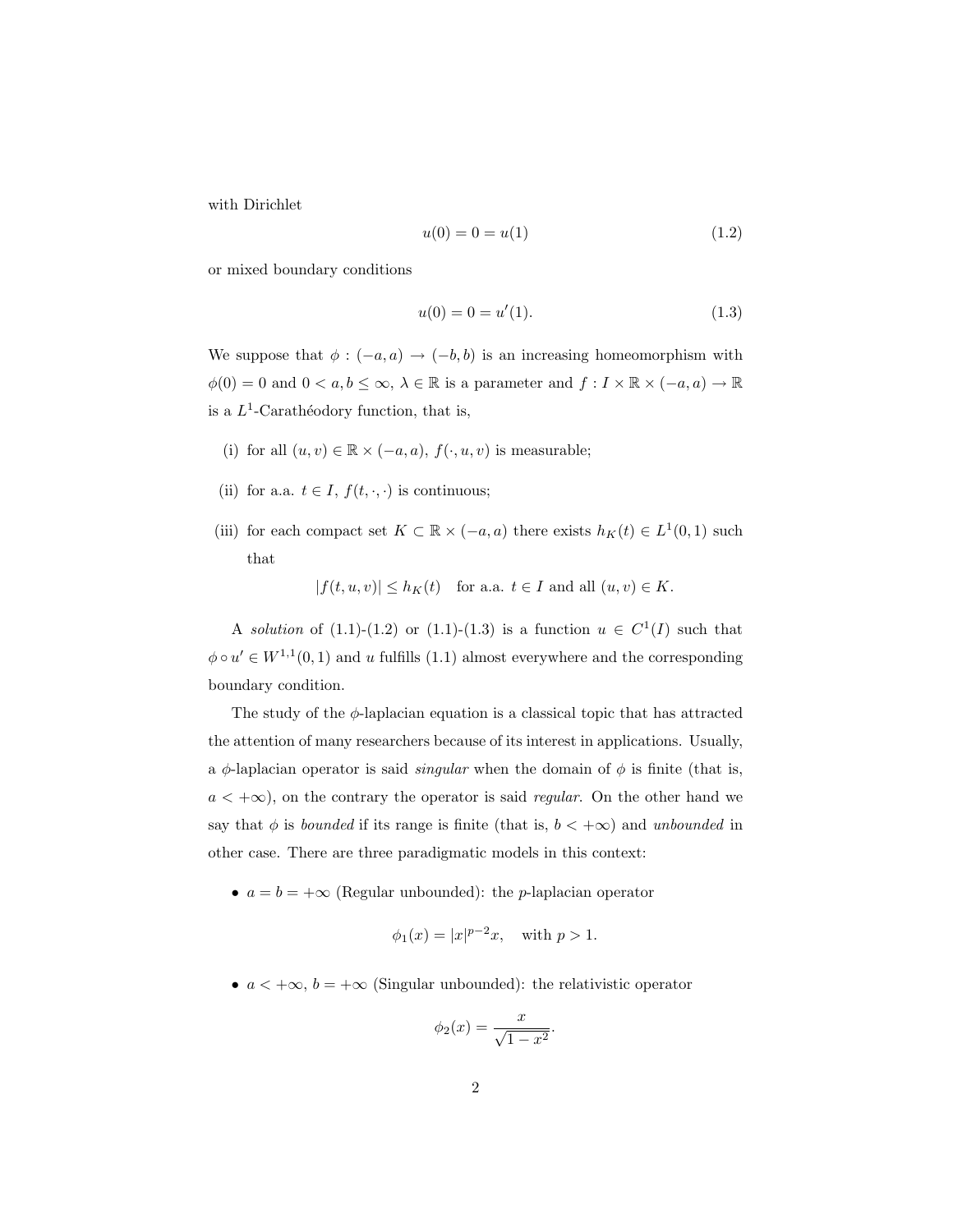•  $a = +\infty$ ,  $b < +\infty$  (Regular bounded): the one-dimensional mean curvature operator

$$
\phi_3(x) = \frac{x}{\sqrt{1+x^2}}.
$$

Among them, the p-laplacian operator has deserved a lot of attention and the number of related references is huge (see for instance ([5, 6, 7, 8, 9, 10] and references therein). For the relativistic operator, it has been proved in the recent paper [2] that the Dirichlet problem is always solvable. This is a striking result closely related with the "a priori" bound of the derivatives of the solutions. For the curvature operator, this is no longer true, but other results about existence and multiplicity of solutions can be obtained by variational [4] or topological approaches (see the thesis [3] for a more complete bibliography).

The purpose of this note is to contribute to the literature by proving the existence of solution for small  $\lambda$ , giving an explicit estimate. This complements in part the results in [4]. Moreover we extend some previous results of Bereanu and Mawhin [1, 2]. The proof is elementary and relies on Schauder's fixed point theorem after a suitable reduction of the problem to a first order integrodifferential equation.

For convenience, for each  $0 < r < b$  let  $M_r$  be defined as

$$
M_r := \|h_{K_r}\|_1,\tag{1.4}
$$

where  $K_r = [\phi^{-1}(-r), \phi^{-1}(r)] \times [\phi^{-1}(-r), \phi^{-1}(r)].$ 

#### 2 The Dirichlet boundary value problem

Let us consider the boundary value problem

$$
(\phi(u'))' = \lambda f(t, u, u') \quad \text{for a.e. } t \in I, \quad u(0) = 0 = u(1), \tag{2.5}
$$

under the conditions given in the introduction.

Let us define the space

$$
H = \left\{ y \in C(I) : ||y||_{\infty} < \frac{b}{2} \right\}.
$$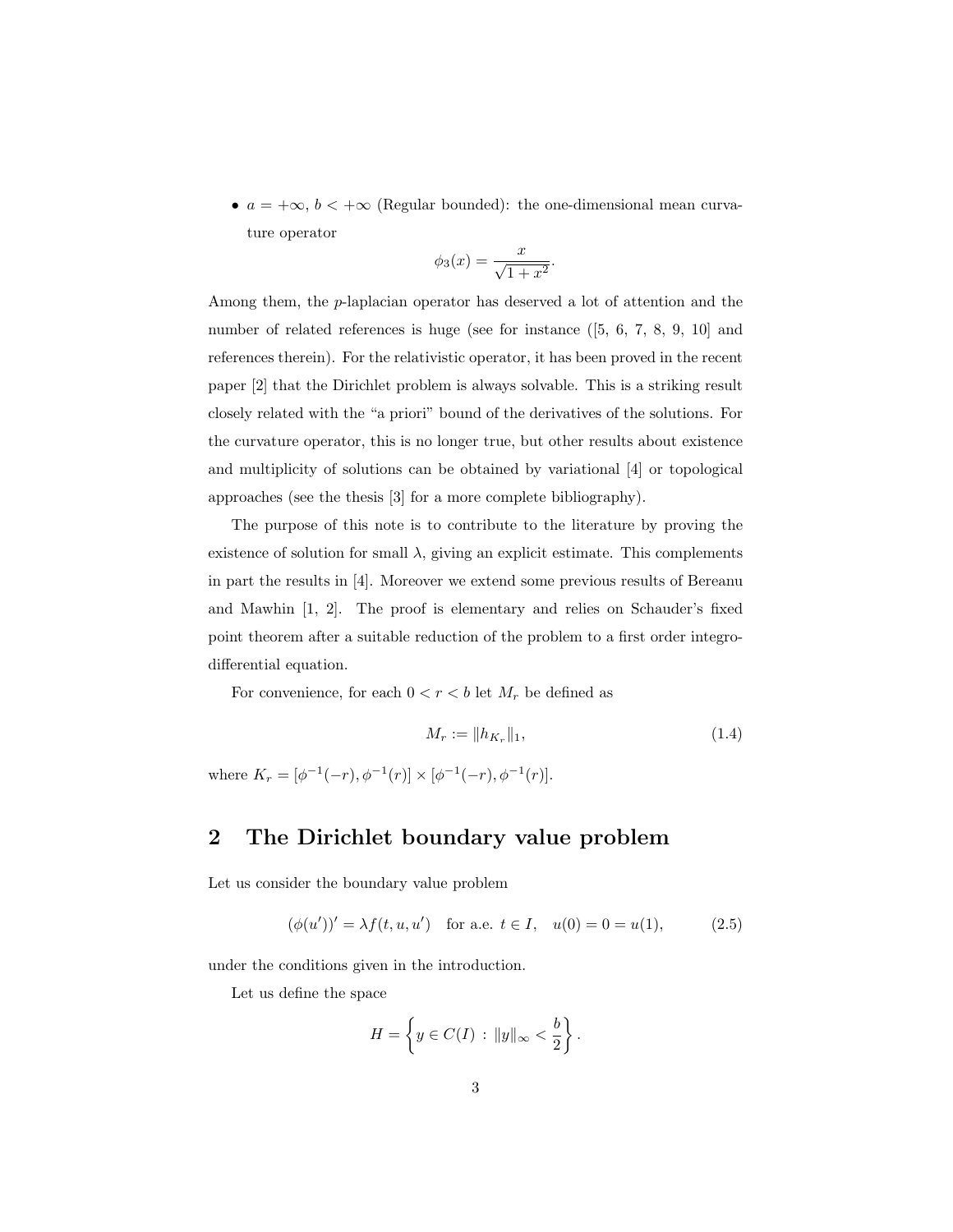Of course,  $\frac{b}{2}$  must be understood as  $+\infty$  when  $b = +\infty$ . The following result is a slight modification of [2, Lemma 1], but we include the proof for the shake of completeness.

LEMMA 2.1 For any  $y \in H$  there exists a unique constant  $\alpha := Q_{\phi}[y]$  such that

$$
\int_0^1 \phi^{-1}(y(s) - \alpha)ds = 0.
$$
 (2.6)

Besides,  $|Q_{\phi}[y]| \le ||y||_{\infty}$  and the function  $Q_{\phi}: H \to (-\frac{b}{2}, \frac{b}{2})$  is continuous.

**Proof.** By the properties of  $\phi$ , it is clear that

$$
\int_0^T \phi^{-1}(y(s) - ||y||_{\infty}) ds \le 0 \le \int_0^T \phi^{-1}(y(s) + ||y||_{\infty}) ds.
$$

By Bolzano's theorem, there exists  $\alpha$  verifying (2.6) with  $|\alpha| \le ||y||_{\infty}$ . Moreover, this constant is unique by the increasing character of  $\phi^{-1}$ . To check the continuity assume that  $\{y_n\} \subset H$  is a sequence converging to some  $y \in H$ . Then  $Q_{\phi}[y_n] \rightarrow c$  (taking a subsequence if it is necessary) and by the dominated convergence theorem we have

$$
\int_0^T \phi^{-1}(y(s) - c)ds = 0.
$$

Therefore  $c = Q_{\phi}[y]$  and the proof is complete.

By means of a suitable change of variables we relate the problem (2.5) with the non-local first order equation

$$
y'(t) = \lambda f\left(t, \int_0^t \phi^{-1}(y(s) - Q_\phi[y])ds, \phi^{-1}(y(t) - Q_\phi[y])\right) \text{ a.a. } t \in I. \quad (2.7)
$$

LEMMA 2.2 If y is a solution of problem  $(2.7)$  with  $||y||_{\infty} < \frac{b}{2}$  then

$$
u(t) = \int_0^t \phi^{-1}(y(s) - Q_{\phi}[y])ds,
$$

is a solution of problem (2.5).

The proof of the lemma is direct and thus we omit it. Now, we are in a position to prove the main result of this section: the solvability of problem (2.5) for small  $\lambda$ .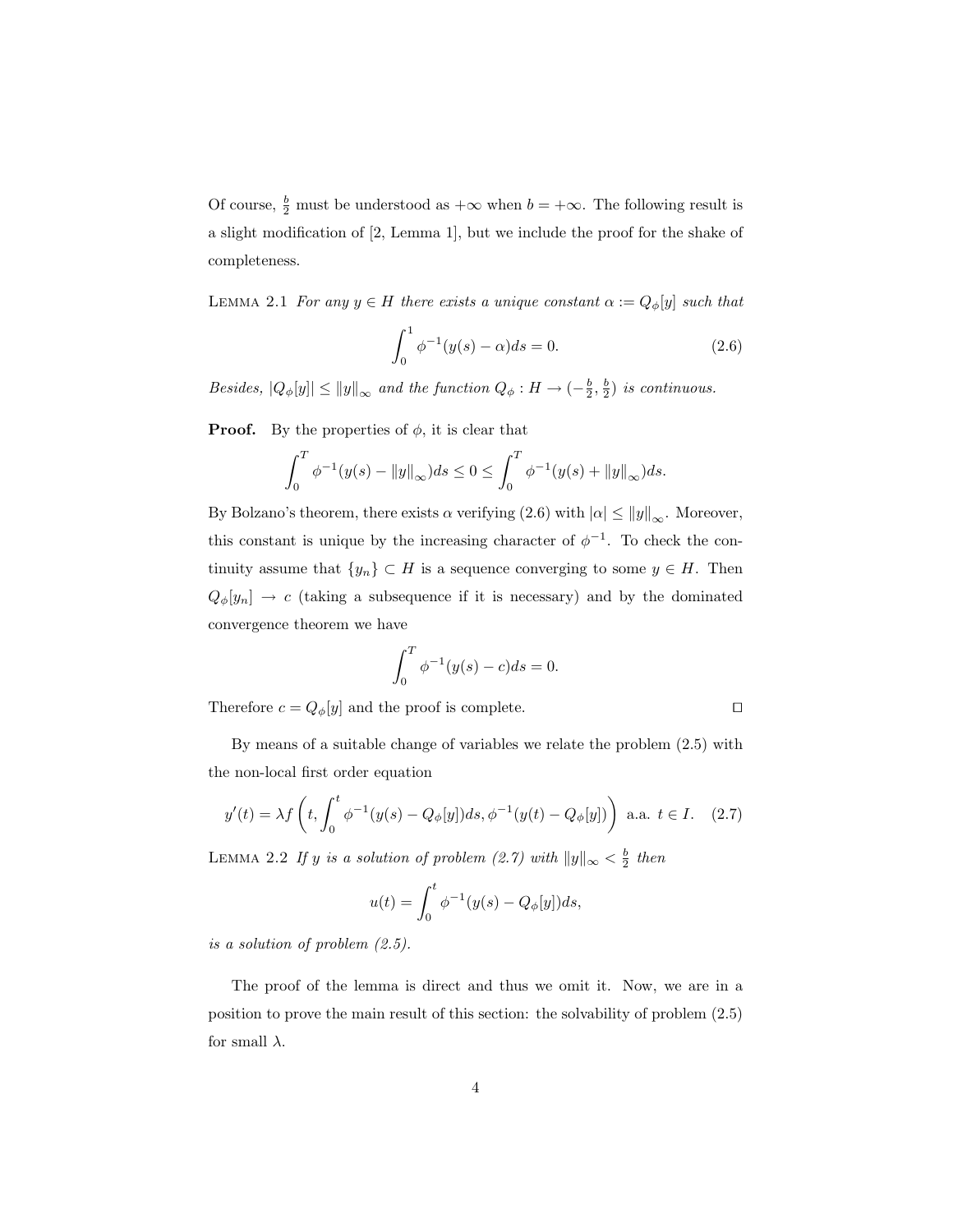THEOREM 2.1 For each  $0 < r < b/2$ , let  $M_r$  be defined by equation (1.4). If

$$
|\lambda| < \lambda_0 := \sup_{0 < r < b/2} \frac{r}{M_{2r}},
$$

then problem (2.5) has a solution.

**Proof.** Let  $0 < r_1 < b/2$  be such that  $|\lambda| \leq \frac{r_1}{M_{2r_1}}$  and consider the closed ball

$$
B_{r_1} = \{ y \in C(I) : ||y||_{\infty} \le r_1 \}.
$$

For each  $y \in B_{r_1}$  define the operator

$$
Ty(t) := \lambda \int_0^t f\left(s, \int_0^s \phi^{-1}(y(\tau) + Q_\phi[y])d\tau, \phi^{-1}(y(s) + Q_\phi[y])\right)ds.
$$

It is easy to show that  $T$  is completely continuous. Moreover by our assumptions and the choice of  $r_1$  we have

$$
||Ty||_{\infty} \leq |\lambda| M_{2r_1} \leq r_1,
$$

which implies that  $T(B_{r_1}) \subset B_{r_1}$ . Thus Schauder's fixed point theorem yields a fixed point for  $T$  which is a solution of equation  $(2.7)$  and therefore by Lemma 2.2 it is also a solution for problem  $(2.5)$ .

REMARK 2.1 Of course, an analogous result holds for a BVP defined on an arbitrary interval  $[t_1, t_2]$ , we have chosen the interval  $[0, 1]$  just for simplicity.

REMARK 2.2 In  $\left[4\right]$  the authors obtain the existence of a positive solution to problem

$$
-\phi(u')' = \lambda f(t, u), \quad u(0) = 0 = u(1),
$$

for small and/or large  $\lambda > 0$ , where  $\phi(u) = \frac{u}{\sqrt{1+u^2}}$  is the mean curvature operator. The main advantage of our approach is the simplicity on the assumptions and the fact that the constant  $\lambda_0$  is established explicitly. Regrettably our method doesn't avoid in general the existence of the trivial solution.

Now we are going to apply Theorem 2.1 to study the solvability of the Dirichlet problem

$$
(\phi(u'))' = f(t, u, u') \quad \text{for a.e. } t \in I, \quad u(0) = 0 = u(1), \tag{2.8}
$$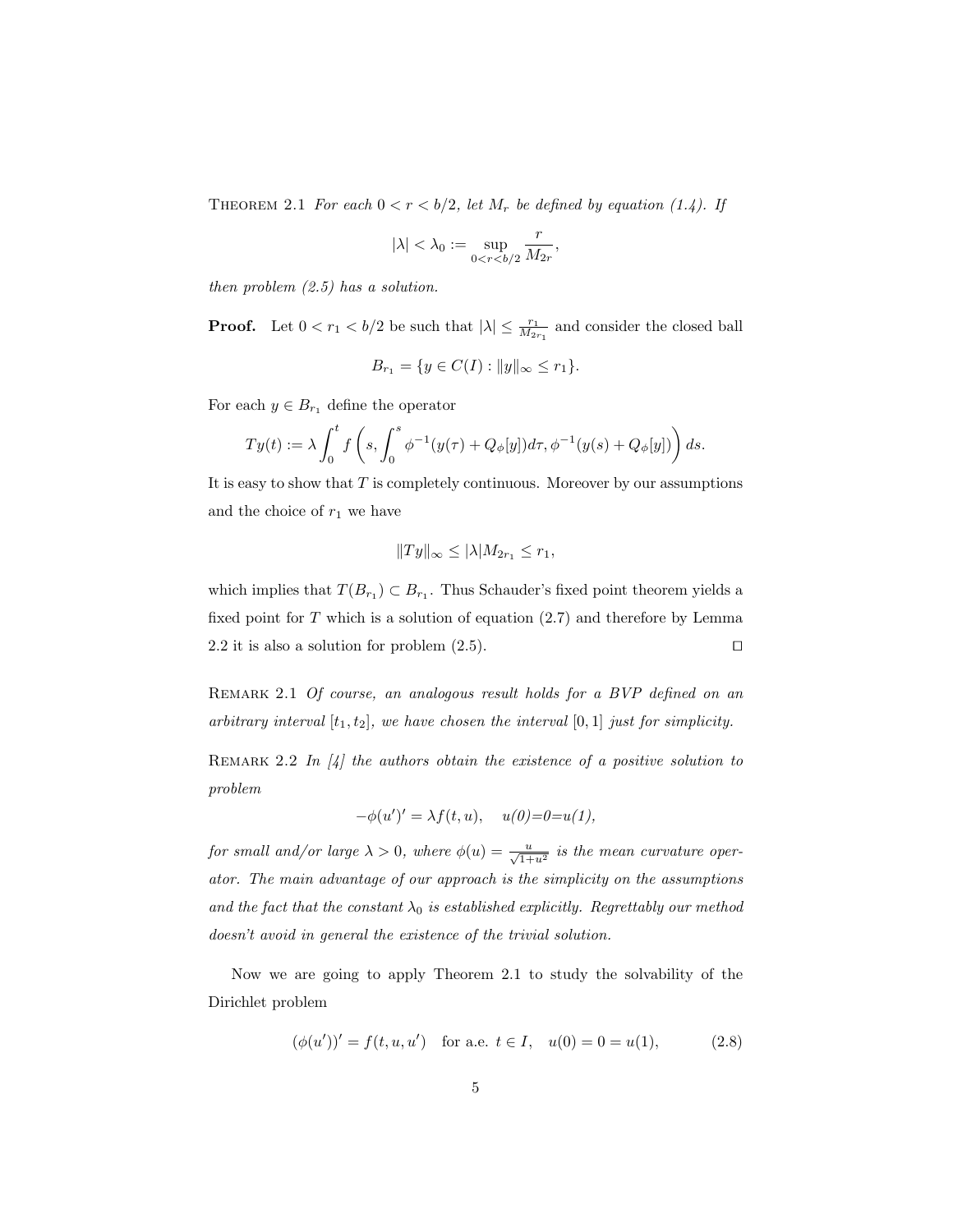extending some previous results in [1, 2]. We point out that problem (2.8) presents interesting different features depending on the bounded or unbounded behavior of  $\phi$ .

#### 2.1 Unbounded  $\phi$ -laplacian ( $b = +\infty$ )

A consequence of Theorem 2.1 is that whenever  $\phi$  is unbounded and f is  $L^1$ bounded then (2.8) is always solvable.

COROLLARY 2.1 Assume that  $\phi$  is unbounded (that is,  $b = +\infty$ ) and there exists  $h \in L^1(0,1)$  such that

$$
|f(t, u, v)| \le h(t) \quad \text{for a.a. } t \in I \text{ and all } u, v \in (-a, a). \tag{2.9}
$$

Then the Dirichlet problem  $(2.8)$  has at least one solution.

**Proof.** By condition  $(2.9)$  it is clear that

$$
M_r = \|h\|_1 \quad \text{for each } r > 0.
$$

Therefore

$$
\lambda_0 = \sup_{0 < r < +\infty} \frac{r}{M_{2r}} = +\infty,
$$

and then Theorem 2.1 ensures us that problem (2.5) has a solution for each  $\lambda \in \mathbb{R}$ , and in particular for  $\lambda = 1$ .

REMARK 2.3 Corollary 2.1 applies in particular if  $\phi$  is also singular  $(a < +\infty)$ and f continuous on  $I \times \mathbb{R}^2$ . In this way Corollary 2.1 improves [2, Corollary 1].

#### 2.2 Bounded  $\phi$ -laplacian  $(b < +\infty)$

In the case of bounded  $\phi$ -laplacian the "universal" solvability of (2.8) is not longer true even for a constant nonlinearity  $f(t, u, v) \equiv M$  as we show in the following result.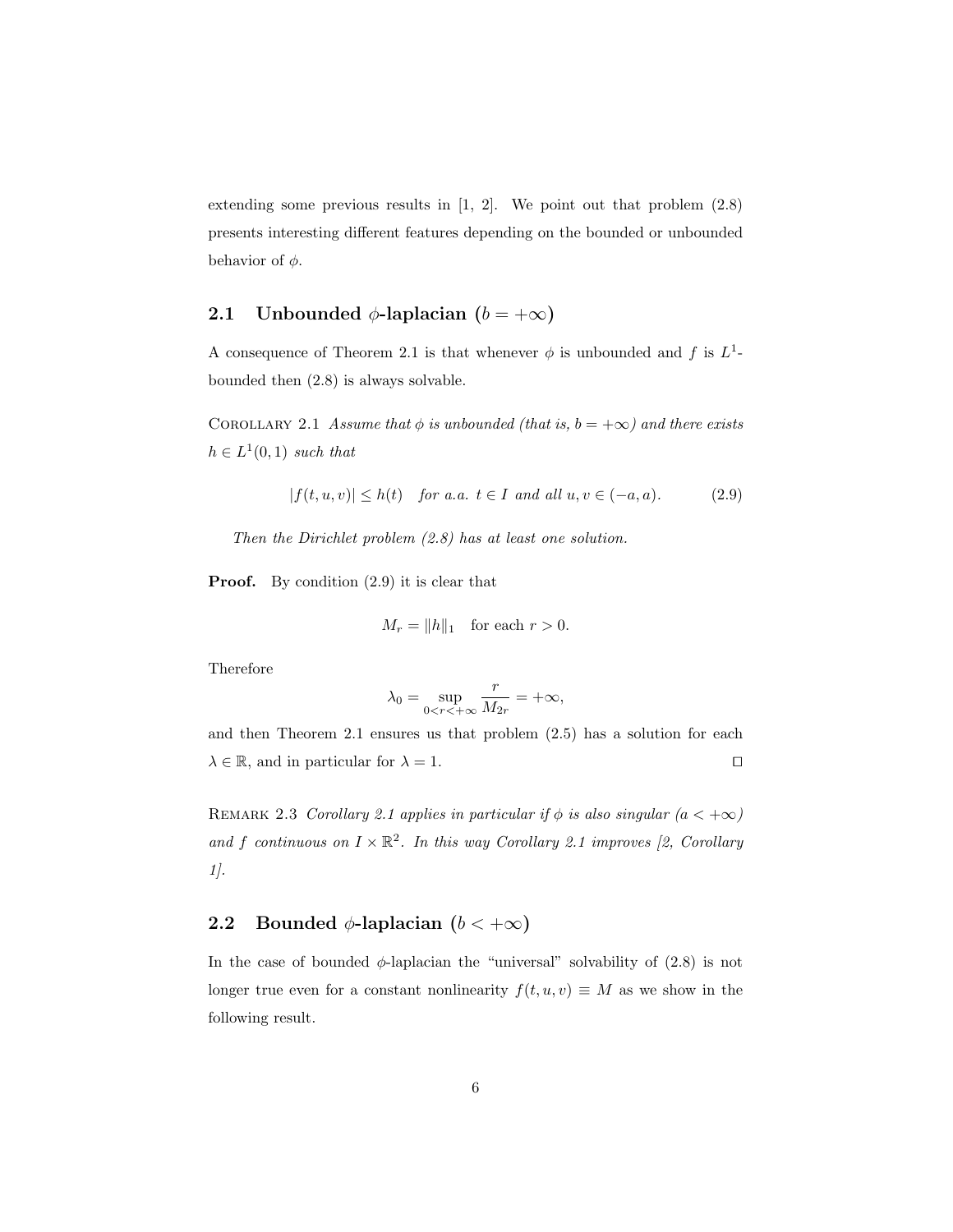PROPOSITION 2.1 Assume that  $\phi$  is bounded (that is,  $b < +\infty$ ), let  $M \in \mathbb{R}$  and consider the Dirichlet problem

$$
(\phi(u'))' = M \quad \text{for a.a. } t \in I, \quad u(0) = 0 = u(1). \tag{2.10}
$$

Then the following claims hold:

- (i) If  $|M| \geq 2b$  then the problem (2.10) has no solution.
- (ii) If  $|M| < 2b$  and moreover  $\Phi$  is odd then the problem (2.10) has a solution.

**Proof.** (i) If u is a solution of (2.10) then there exists some  $\tau \in (0,1)$  such that  $\phi(u'(\tau)) = 0$  and therefore we have

$$
u(t) = \int_0^t \phi^{-1}(M(s-\tau))ds \quad \text{for all } t \in I.
$$
 (2.11)

Suppose that  $|M| \geq 2b$ , then

$$
\max_{s \in [0,1]} |M(s - \tau)| \geq b.
$$

In this case u given by (2.11) would not be well defined since the domain of  $\phi^{-1}$ is the interval  $(-b, b)$  and thus a solution of  $(2.10)$  can not exist.

(ii) If  $|M|$  < 2b the function u given by equation (2.11) is well defined for  $\tau = 1/2$ , satisfies  $(\phi(u'))' = M$  on [0, 1] and  $u(0) = 0$ . Moreover, since  $\phi$  is odd we also obtain that  $u(1) = 0$  and thus u is a solution of (2.10).

Both claims of Proposition 2.1 apply to the one-dimensional mean curvature operator  $\Phi(s) = \frac{s}{\sqrt{1+s^2}}$  since it is a bounded and odd homeomorphism.

Corollary 2.2 The Dirichlet boundary value problem

$$
\left(\frac{u'}{\sqrt{1+u'(x)^2}}\right)' = M \quad \text{for a.a. } t \in I, \quad u(0) = 0 = u(1),
$$

has a solution if and only if  $|M| < 2$ .

As consequence of Theorem 2.1 we obtain the following sufficient condition for the solvability of the Dirichlet problem which extends a previous result in [1].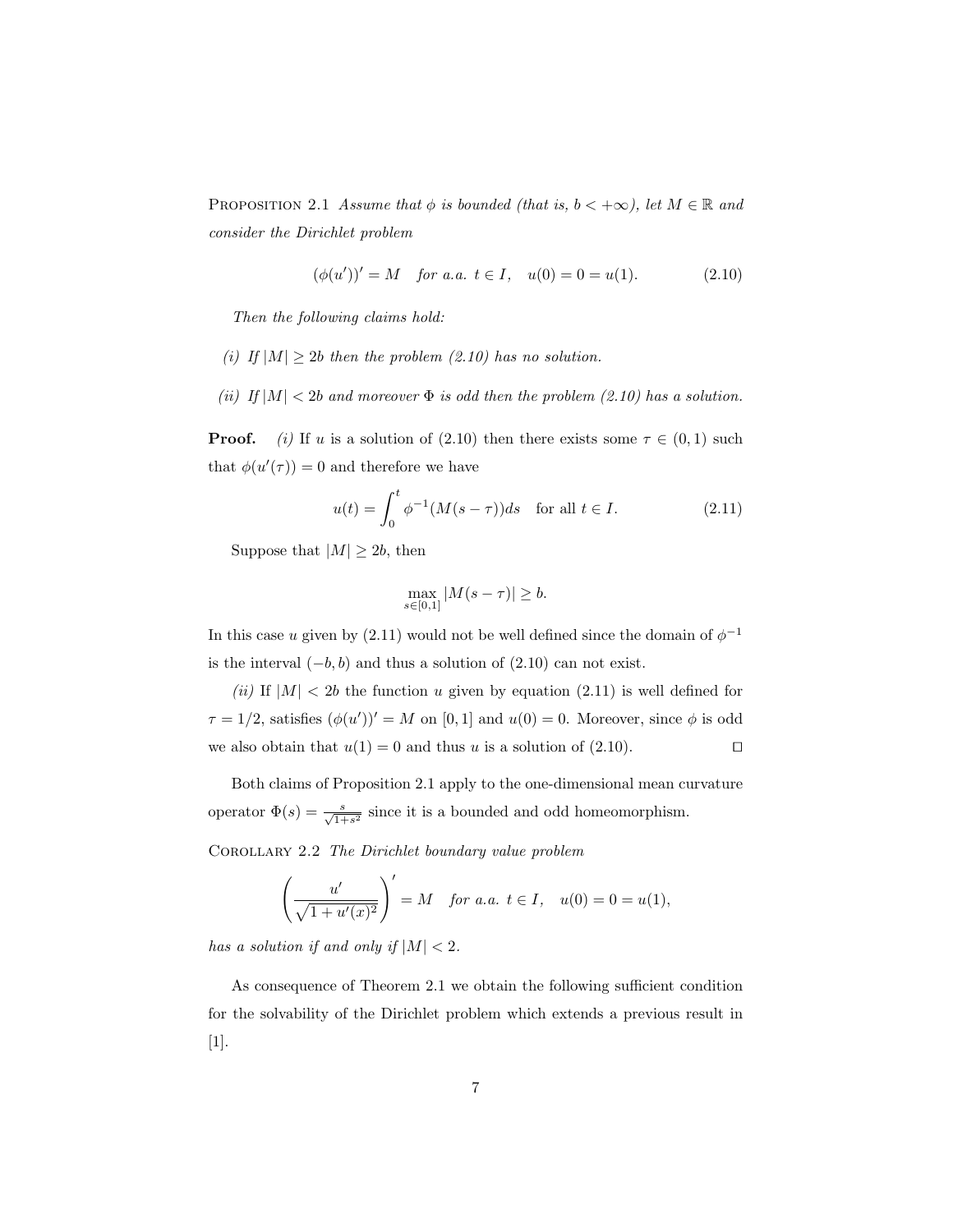COROLLARY 2.3 Assume that  $\phi$  is bounded (that is,  $b < +\infty$ ) and there exists  $h \in L^1(0,1)$  such that

$$
|f(t, u, v)| \le h(t) \quad \text{for a.a. } t \in I \text{ and all } u, v \in (-a, a),
$$

with

$$
\|h\|_1 < \frac{b}{2}.
$$

Then the Dirichlet problem (2.8) has at least one solution.

**Proof.** Now, for each  $0 < r < b$  we have that  $M_r = ||h||_1 < \frac{b}{2}$ . Therefore

$$
\lambda_0 = \sup_{0 < r < \frac{b}{2}} \frac{r}{M_{2r}} > 1,
$$

and thus Theorem 2.1 implies the existence of a solution for problem (2.5) with  $\lambda = 1.$ 

### 3 The mixed boundary value problem

If compared with the Dirichlet problem, the mixed boundary value problem

$$
(\phi(u'))' = \lambda f(t, u, u') \quad \text{for a.a. } t \in I, \quad u(0) = 0 = u'(1), \tag{3.12}
$$

is less studied in the related literature. In this case, by means of the change of variables  $y = \phi(u')$  we have that a solution  $u : I \to \mathbb{R}$  of (3.12) is equivalent to a solution  $y: I \to (-b, b)$  of the following non-local first order terminal value problem

$$
y'(t) = \lambda f\left(t, \int_0^t \phi^{-1}(y(s))ds, \phi^{-1}(y(t))\right) \quad \text{for a.a. } t \in I, \quad y(1) = 0. \tag{3.13}
$$

By using the same idea as in Theorem 2.1, we can prove the following result.

THEOREM 3.1 If

$$
|\lambda| < \tilde{\lambda}_0 := \sup_{0 < r < b} \frac{r}{M_r},
$$

then problem  $(3.12)$  has a solution.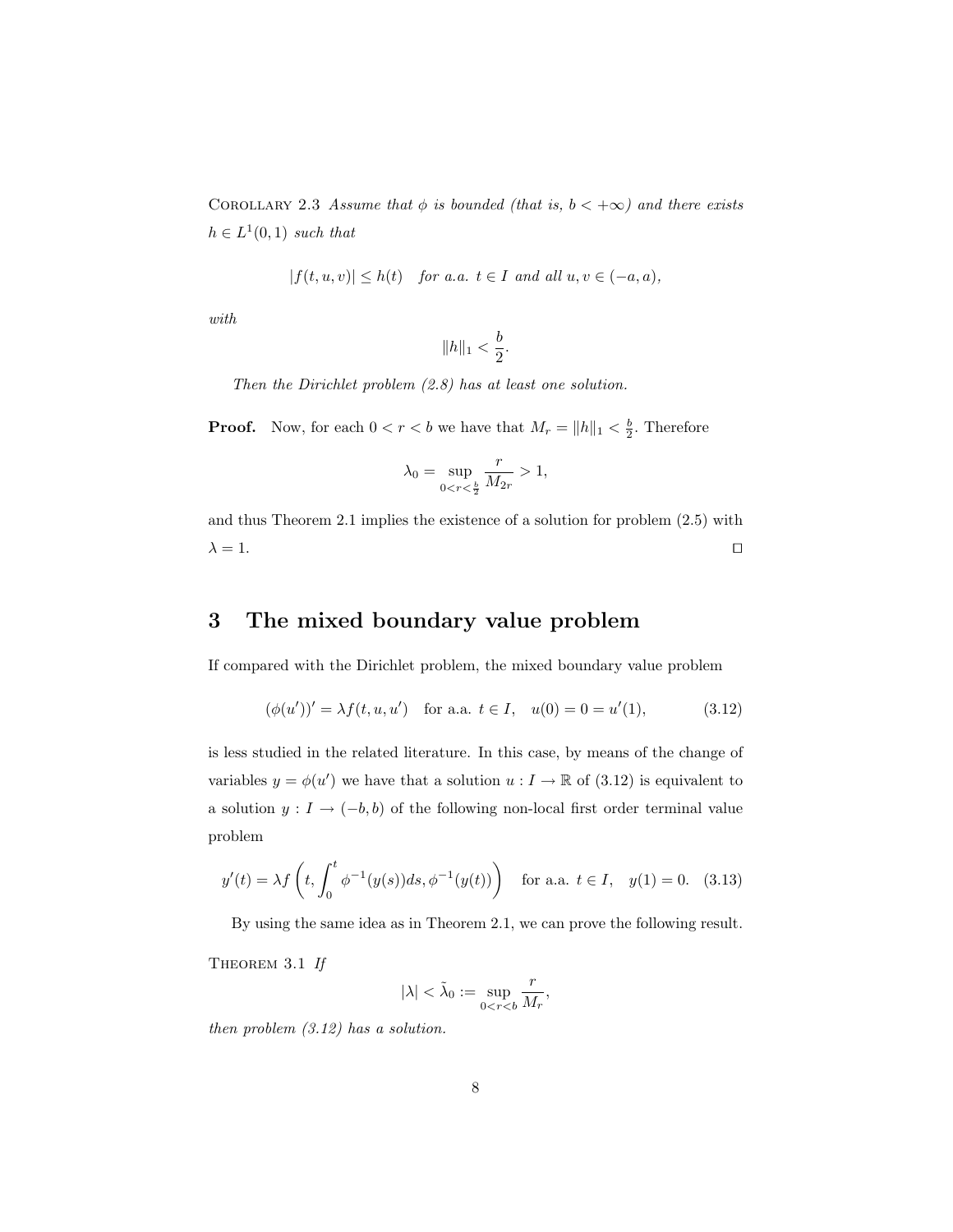**Proof.** Let  $0 < r_1 < b$  be such that  $|\lambda| \leq \frac{r_1}{M_{r_1}}$ , define

$$
B_{r_1} = \{ y \in C(I) : ||y||_{\infty} \le r_1 \}
$$

and apply Schauder's fixed point theorem to the completely continuous operator  $T: B_{r_1} \to B_{r_1}$  defined as

$$
Ty(t) := \lambda \int_t^1 f\left(s, \int_0^s \phi^{-1}(y(r)) dr, \phi^{-1}(y(s))\right) ds.
$$

REMARK 3.1 The preceding theorem is sharp in the following sense: when  $\phi(x) = \frac{x}{\sqrt{1+x^2}}$  and  $f(t, u, v) \equiv M$  then it is easy to show that problem (3.12) has a solution if and only if  $|\lambda| < \tilde{\lambda}_0 = \sup_{0 \le r \le 1}$ r  $\frac{r}{M_r} = \frac{1}{M}$  $\frac{1}{M}$ .

Again, the extremes where the BVP is defined can be chosen arbitrarily. On the other hand, let us observe that  $\tilde{\lambda}_0 \geq \lambda_0$ .

Acknowledgments. The authors thank the two anonymous referees for pointing out an inaccuracy in a previous version of this paper.

#### References

- [1] C. Bereanu and J. Mawhin, Boundary-value problems with non-surjective φ-Laplacian and one-sided bounded nonlinearity, Adv. Differential Equations, 11, no. 1,(2006), 35–60.
- [2] C. Bereanu and J. Mawhin, Existence and multiplicity results for some nonlinear problems with singular  $\phi$ -laplacian, J. Differential Equations, (2007), 243, no. 2, (2007), 536–557.
- [3] C. Bereanu, Topological degree methods for some nonlinear problems, Ph. D. Thesis, Université Catolique de Louvain, Louvain-la-Neuve, Belgium.
- [4] D. Bonheure, P. Habets, F. Obersnel and P. Omari, Classical and nonclassical solutions of a prescribed curvature equation, J. Differential Equations, 243, no. 2, (2007), 208–237.